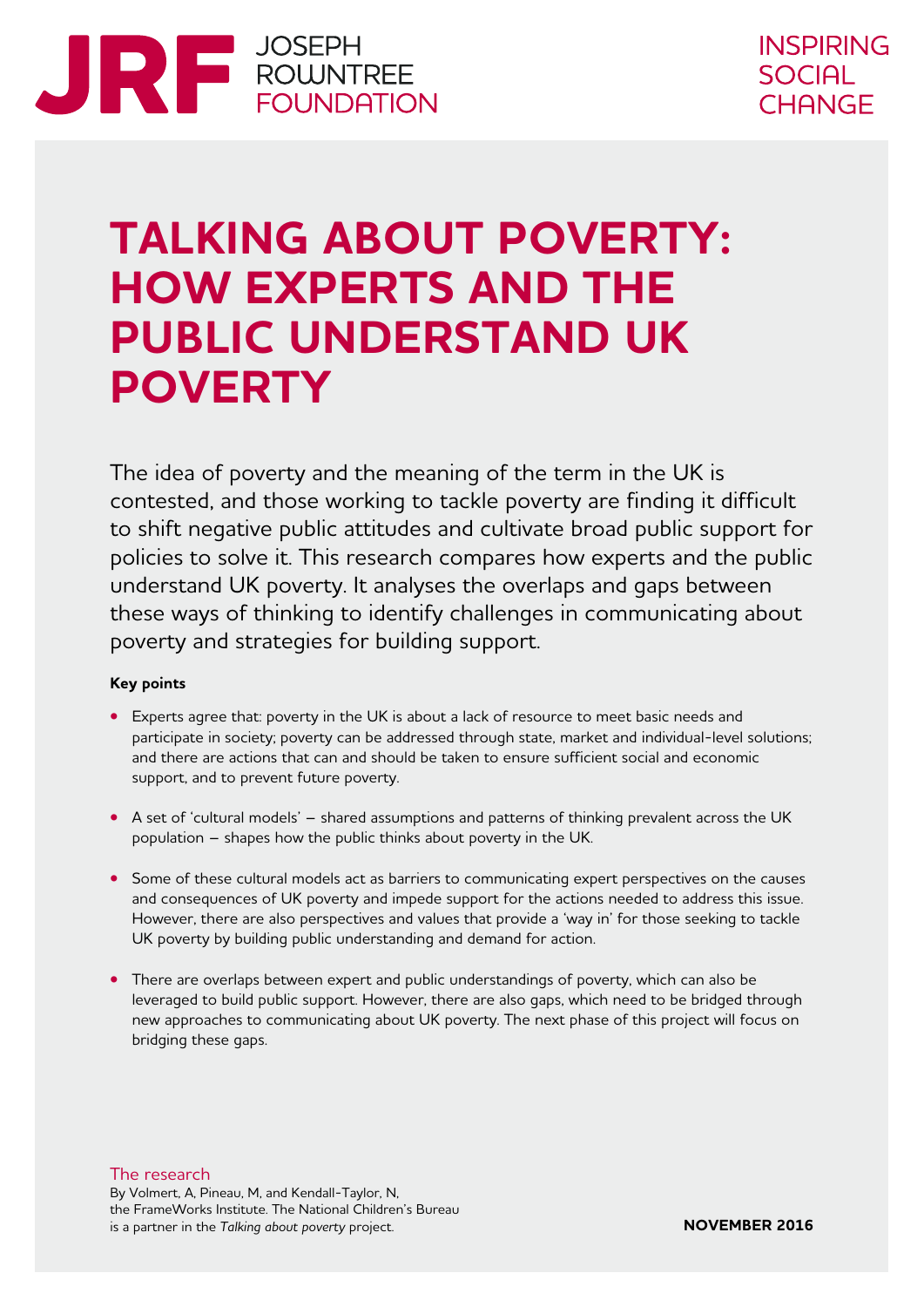#### **Introduction**

The *Talking about poverty* project, funded by JRF, will develop an evidence-based communications strategy to increase public understanding of UK poverty and support for measures to address it. The project builds on previous work on public opinion on UK poverty. This summary of the research, by the FrameWorks Institute, outlines expert and public understandings of poverty, analyses the gaps and overlaps between these, and makes initial recommendations for how to bridge these gaps and more productively engage the public in thinking about UK poverty.

### **What experts think about UK poverty**

Experts on UK poverty, including those with experience of poverty, agree the following key points need to be more widely communicated:

- **•** Poverty should be understood in terms of: a lack of resources to meet material needs and take part in society; the specific social and historical context in which an individual is living; and the effects of income and costs of living.
- **•** While poverty can affect anyone, certain groups are more at risk than others.
- The causes and consequences of poverty are interconnected and vary geographically. In general, they include: low wages and insecure work; high cost of living; unemployment; low educational attainment; the way the benefits system works; discrimination and stigmatisation; social isolation and exclusion; stress and illness; family breakdown; and economic stagnation and low economic productivity.
- **•** Poverty is complex, but can be addressed through state, market and individual-level solutions.
- **•** Social and economic support should be broad, sufficient and responsive to individuals' needs over the life course, with a combination of universal and targeted support. Action should be taken to prevent poverty, have an impact now and in the future, and include a focus on place.
- **•** Solutions must be driven by input from people living in poverty.

#### **What the public thinks about UK poverty**

This research identifies 'cultural models' – shared assumptions and patterns of thinking – which members of the British public broadly share and draw upon when thinking about poverty.

**The 'non-negotiable needs' model:** Poverty is understood as the lack of basic, absolute needs – food, shelter, clothing and warmth. All other things are understood as 'wants' or luxuries. This cultural model can help to garner support for a limited form of welfare support that meets basic needs, and action to address the costs of housing. However, it undermines support for a more robust welfare state and leads the public to focus on tightening up the benefits system.

**The 'spectrum of self-determination' model:** People reason that material resources are important because they both satisfy wants or needs and enable people to freely choose or determine their own path in life. This allows people to see a spectrum of poverty, where more resources means more selfdetermination. This expands public thinking about the support people need to live an autonomous life, but it can also undermine the sense that society should provide a basic level of welfare support to all.

**The 'post-poverty' model:** There is a strong tendency to identify poverty with other places – such as the third world – and the UK's past. Drawing upon this model, the public assumes UK society is prosperous and has progressed beyond poverty, undermining concern for the issue in the UK today.

**The 'poverty romanticism' model:** People romanticise poverty as a form of freedom from unnecessary consumer goods and modern materialistic society. This model directly impedes thinking about poverty as a serious social problem that must be addressed.

**The 'game is rigged' model:** People draw upon an assumption that economic outcomes, such as poverty, are controlled by elites who employ government policies to benefit themselves and keep others down. This model helps to highlight inequality, but makes change through government-led reform seem unrealistic.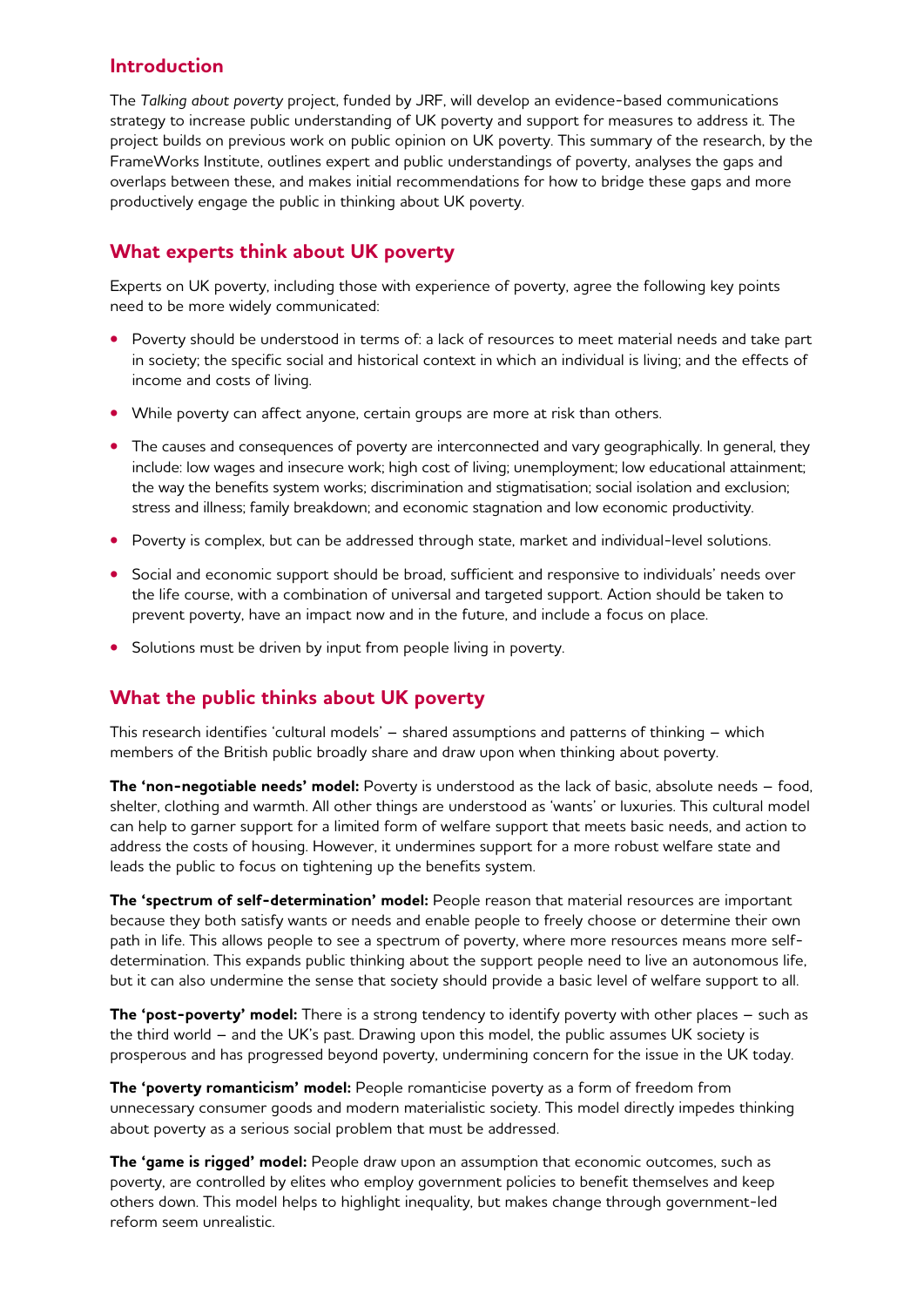**The 'economic naturalism' model:** People view the economy as shaped by mysterious market forces beyond individual or societal control. This leads people to assume that there are significant limits on society or government's ability to reduce or eliminate poverty by affecting the economy.

**The 'self-makingness' model:** People frequently attribute an individual's circumstances to their personal choices and level of motivation. They understand poverty to be the result of inadequate effort and poor choices, undermining the public's ability to appreciate the environmental and systemic contexts that enable or constrain individuals to shape their lives.

**The 'culture of poverty' model:** This model perceives certain communities to have a set of shared norms and values – particularly worklessness – which result in an unbreakable intergenerational cycle of poverty. This model shifts blame from the individual to the community, and undermines support for any solution other than fundamentally changing cultural norms among certain groups of society. It can lead members of the public to support a tightening of the benefits system to prevent exploitation.

**The 'opportunity structures' model:** People understand poverty to be caused by a lack of adequate opportunities, such as good education and strong social networks. This model enables people to appreciate the impact of social structures on the chances of an individual experiencing poverty. It can move people beyond a 'basic needs' view of poverty, and make them more receptive to education and skills development policies.

#### **Expert and public understanding: overlaps and gaps**

There are overlaps between expert and public understandings that can be used to build public support for evidence-based poverty solutions. For example, both experts and the public see that society has a fundamental obligation to provide for people's basic needs, recognise the differential availability of opportunities as a cause of poverty, and identify improvements in education, job training and housing provision as key measures for addressing UK poverty.

The analysis also reveals gaps in how experts and members of the public think about UK poverty:

- **•** Experts define poverty, and minimum standards of living, in terms of the wider social context. The public focuses on a lack of basic subsistence needs.
- **•** Experts view poverty as a contemporary UK problem. The public associates 'real poverty' with the third world or the UK's past.
- **•** Experts root the causes of poverty in the failure of social systems and economic structures. The public tends to focus on flaws in individuals or groups.
- **•** Experts focus on how certain social groups are at greater risk of experiencing poverty. The public pays less attention to these vulnerabilities.
- **•** Experts put social isolation and exclusion at the heart of their definition of poverty. The public is unaware of or unconcerned about people being unable to participate fully in society due to a lack of resources.
- **•** Experts emphasise the significant effects of poverty on wider society, such as loss of productivity. Public understanding centres on the effects of poverty on individuals.
- **•** Experts understand the economy as a complex system affected by a range of factors. Public understanding attributes economic outcomes to the actions of elites or undefined 'market forces'.
- **•** Experts identify a range of policy measures that could reduce and prevent poverty. The public focuses on an unlikely 'change of heart' by powerful elites or a futile battle against economic forces that are beyond human control.
- **•** Both experts and the public endorse government provision of social benefits to tackle poverty. However, experts see the current benefits system as insufficient and inaccessible, while the public is concerned about abuse of that system.

To gain public support for policies to tackle UK poverty, communications strategies must focus on the overlaps and bridge the gaps to avoid triggering unproductive ways of thinking among their audience.